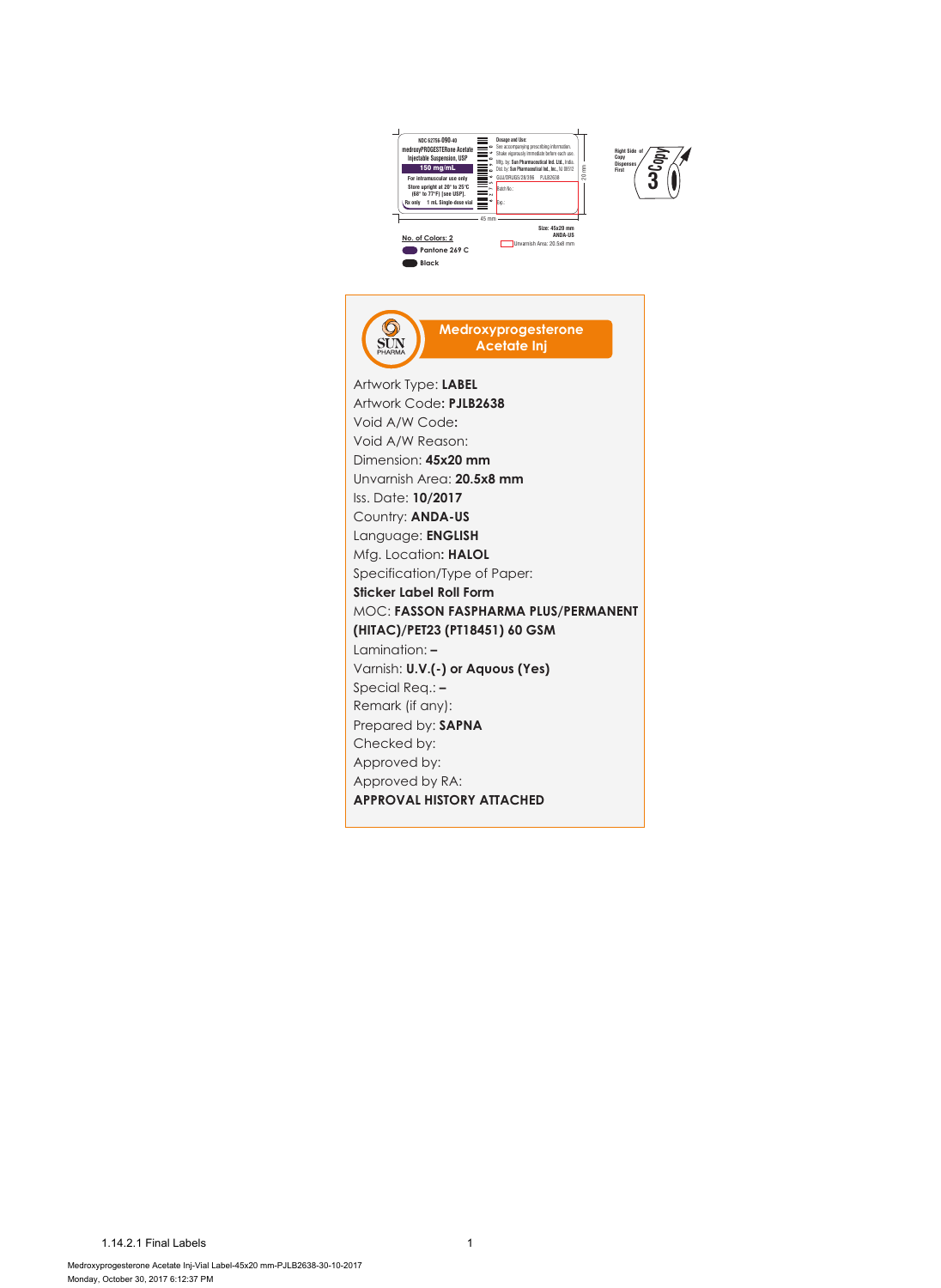

1.14.2.1 Final Labels 2